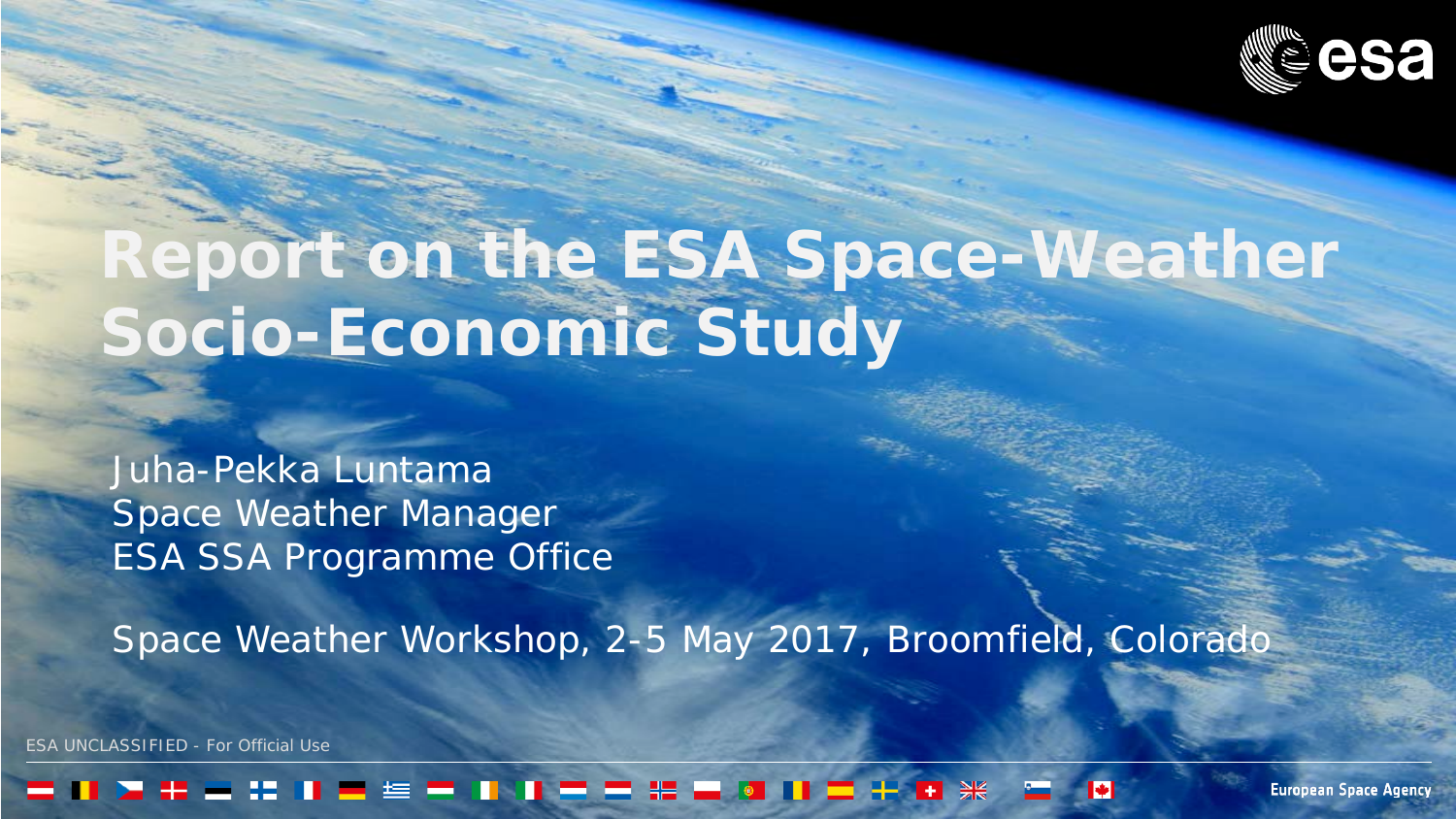### Study Objectives



- An *ex-ante study* to assess the economic *costs and benefits* that could be realised from the implementation of ESA's three segments under the Space Situational Awareness (SSA) programme: SWE, NEO, and SST.
- **The benefits of the ESA services were measured for sectors of interest (domains) by** calculating how the planned ESA services will help *mitigate adverse impacts* of space weather events, near earth objects entering the atmosphere and space debris collisions.
- **The resulting avoided costs and additional revenues were considered alongside the** estimated costs of launching and operating these programmes.

ESA UNCLASSIFIED - For Official Use ESA | 02/05/2017 | Slide 2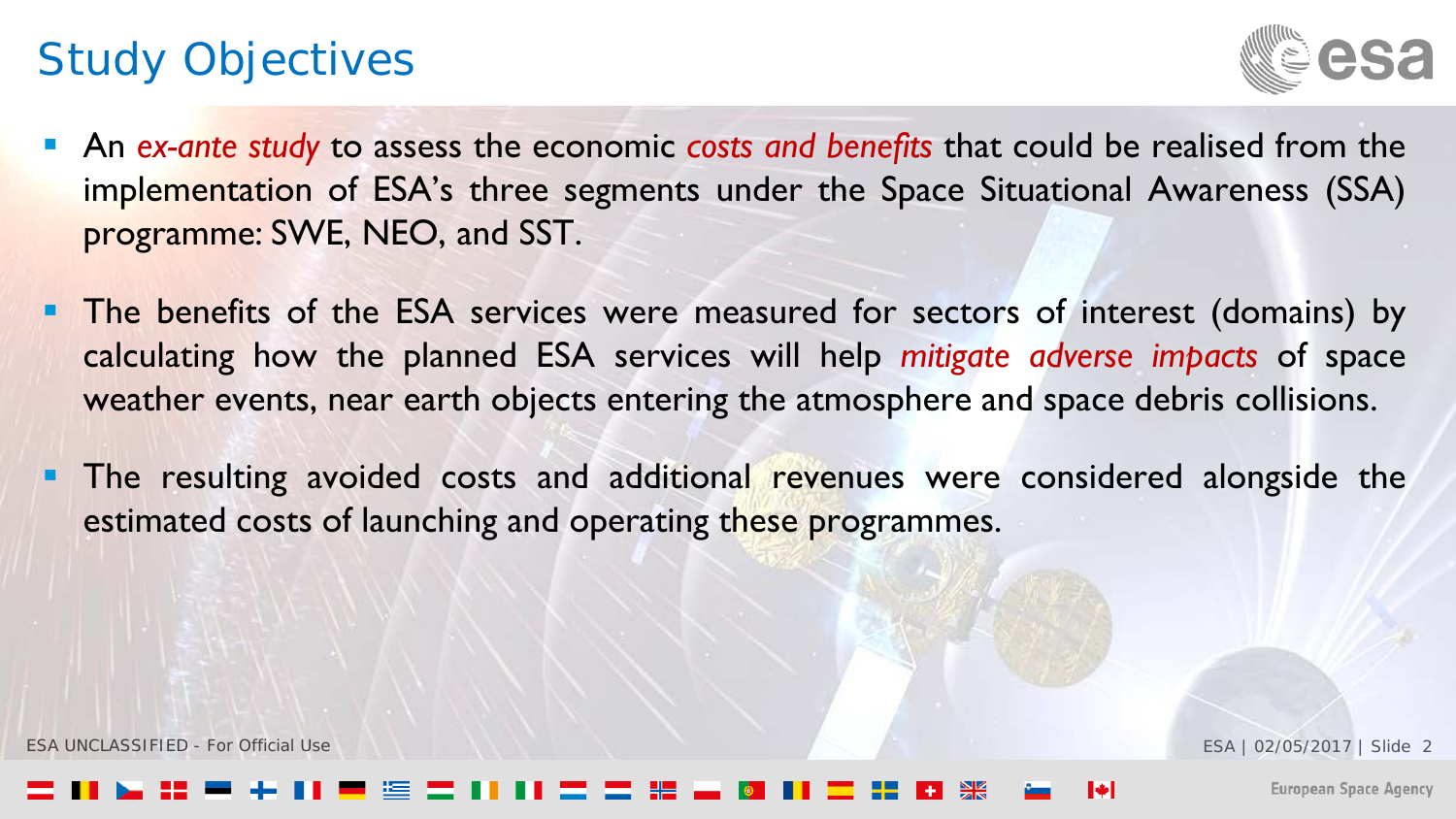## *Assumptions of the CBA for the SWE segment*



#### **Do nothing scenario:**

- No investment to ESA SSA SWE system
- No substantial improvements over service status today
- No coordinated development of measurement system

#### **Do ESA SSA Programme:**

- Coordinated development and validation of end-to-end models and applications
- Improved SWE forecasting capability
- Ensured availability of the measurement data
	- Development of new capability through international collaboration:
	- $\rightarrow$  combination of L1 and L5 data

ESA UNCLASSIFIED - For Official Use ESA | 02/05/2017 | Slide 3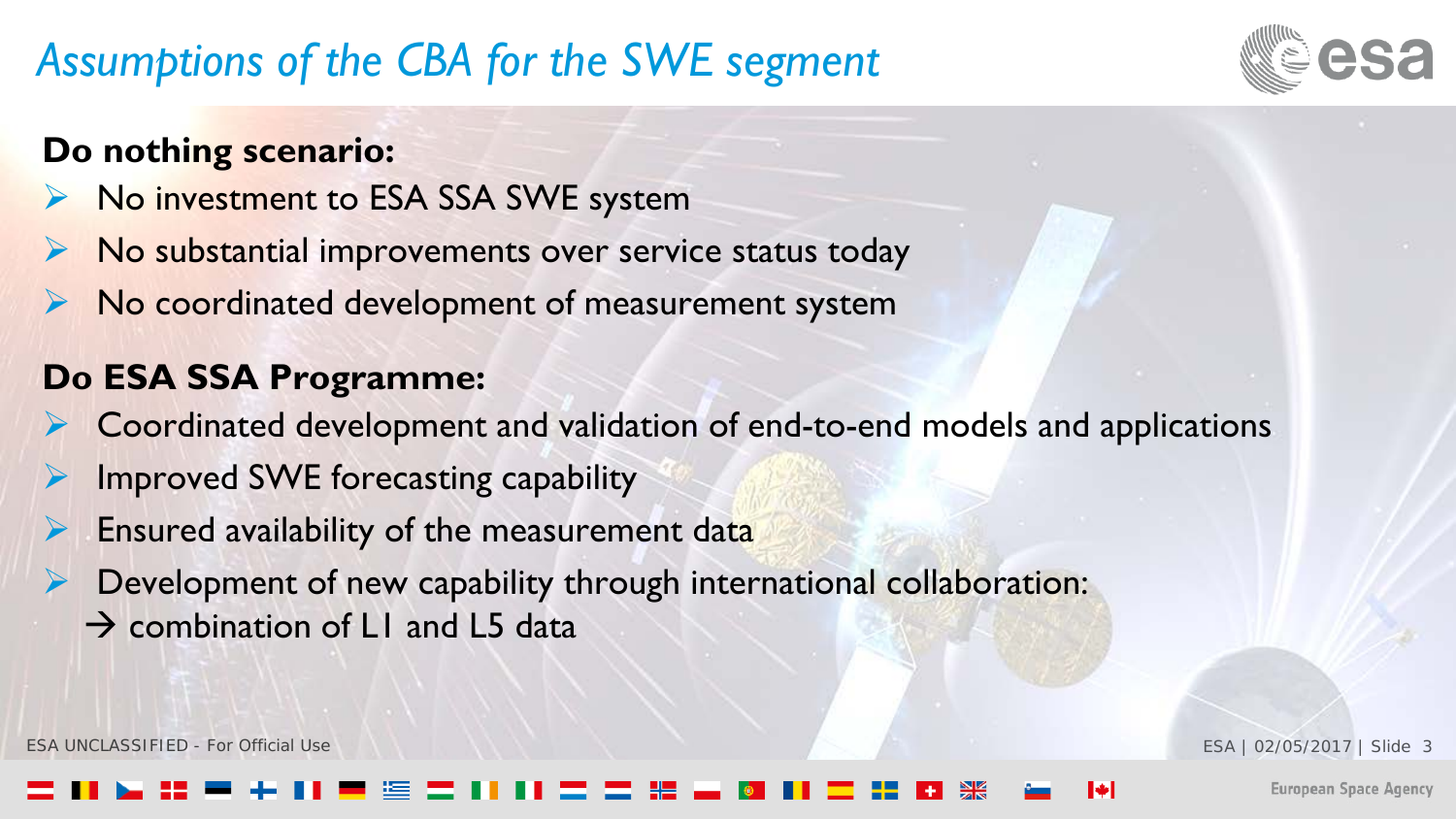#### ESA SSA SWE User Domains



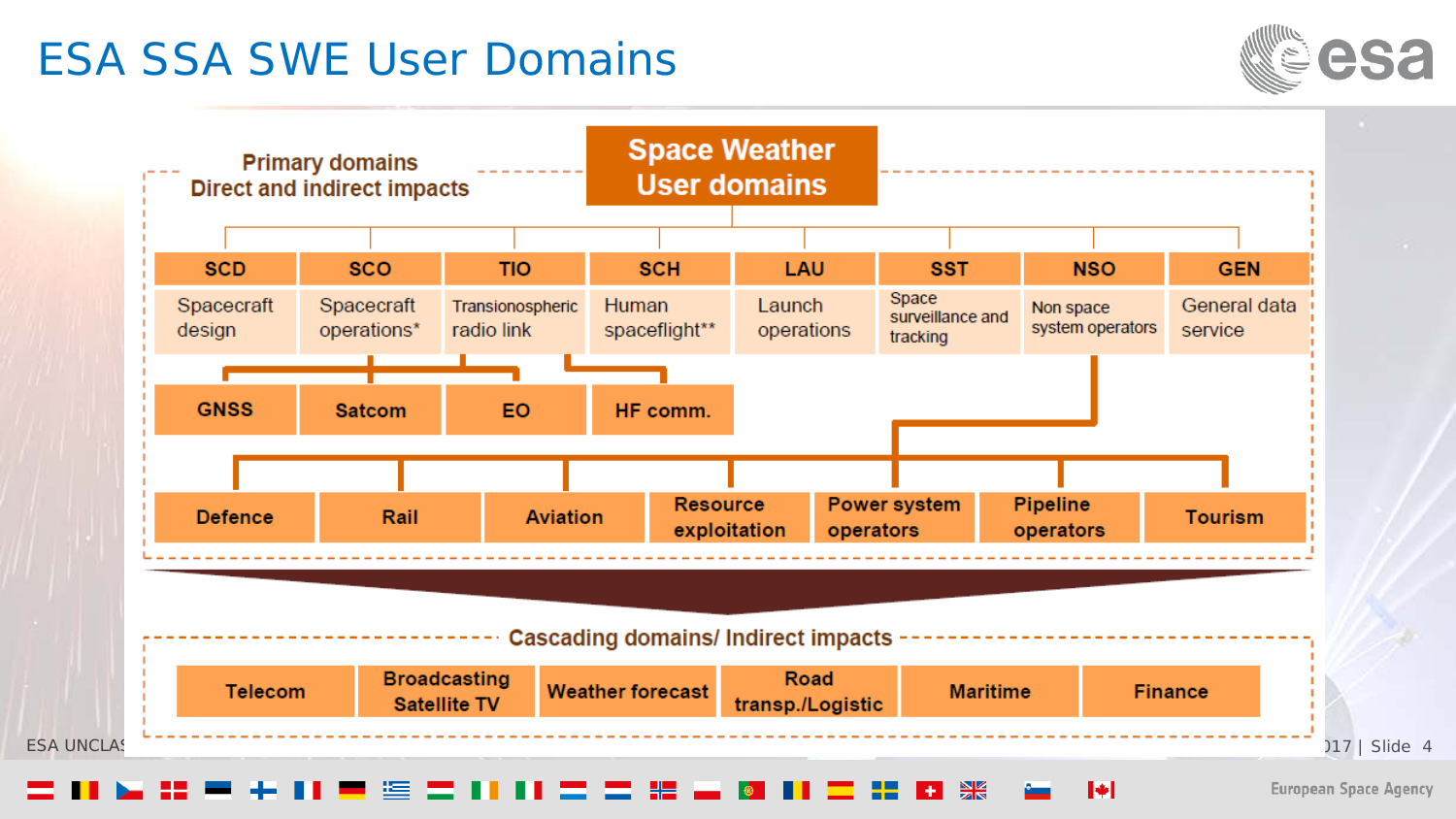### Assumptions about SWE Events



|                                       | <b>Geomagnetic storms1</b> |                             |                          | <b>Solar radiation storms</b> |                             |                          | <b>Ionospheric</b><br>disturbance |                             |                          |
|---------------------------------------|----------------------------|-----------------------------|--------------------------|-------------------------------|-----------------------------|--------------------------|-----------------------------------|-----------------------------|--------------------------|
|                                       | Intensity                  | Frequency                   | Single event<br>duration | Intensity                     | Frequency                   | Single event<br>duration | Intensity                         | Frequency                   | Single event<br>duration |
| <b>Extreme</b><br>events <sub>2</sub> | $G5$ +                     | $\sim$ 1 in<br>100<br>years | 3 days                   | $S_{5+}$                      | $\sim$ 1 in<br>100<br>years | $2/3$ days               | $R_{5+}$                          | $\sim$ 1 in<br>100<br>years | $3 - 6$<br>hours         |
| Major<br>events3                      | G5                         | $\sim$ 1 in 2-<br>30 years  | 12/18<br>hours           | $S_{5}$                       | $\sim$ 1 every<br>10 years  | $1/2$ days               | R <sub>5</sub>                    | $\sim$ 1 every<br>10 years  | $3 - 4$<br>hours         |
| <b>Strong</b><br>events               | $G_3-G_4$                  | $\sim$ 10-20<br>per year    | 6/12<br>hours            | $S_3-S_4$                     | $\sim$ 1<br>per year        | 8/20<br>hours            | $R_3-R_4$                         | $\sim$ 20<br>per year       | Up to $2$<br>hours       |

Includes Enhanced outer radiation belt 1.

- "Carrington" 1859 scale event  $\overline{2}$ .
- Up to and including Quebec 1989 level events  $3.$

ESA UNCLASSIFIED - For Official Use ESA | 02/05/2017 | Slide 5

М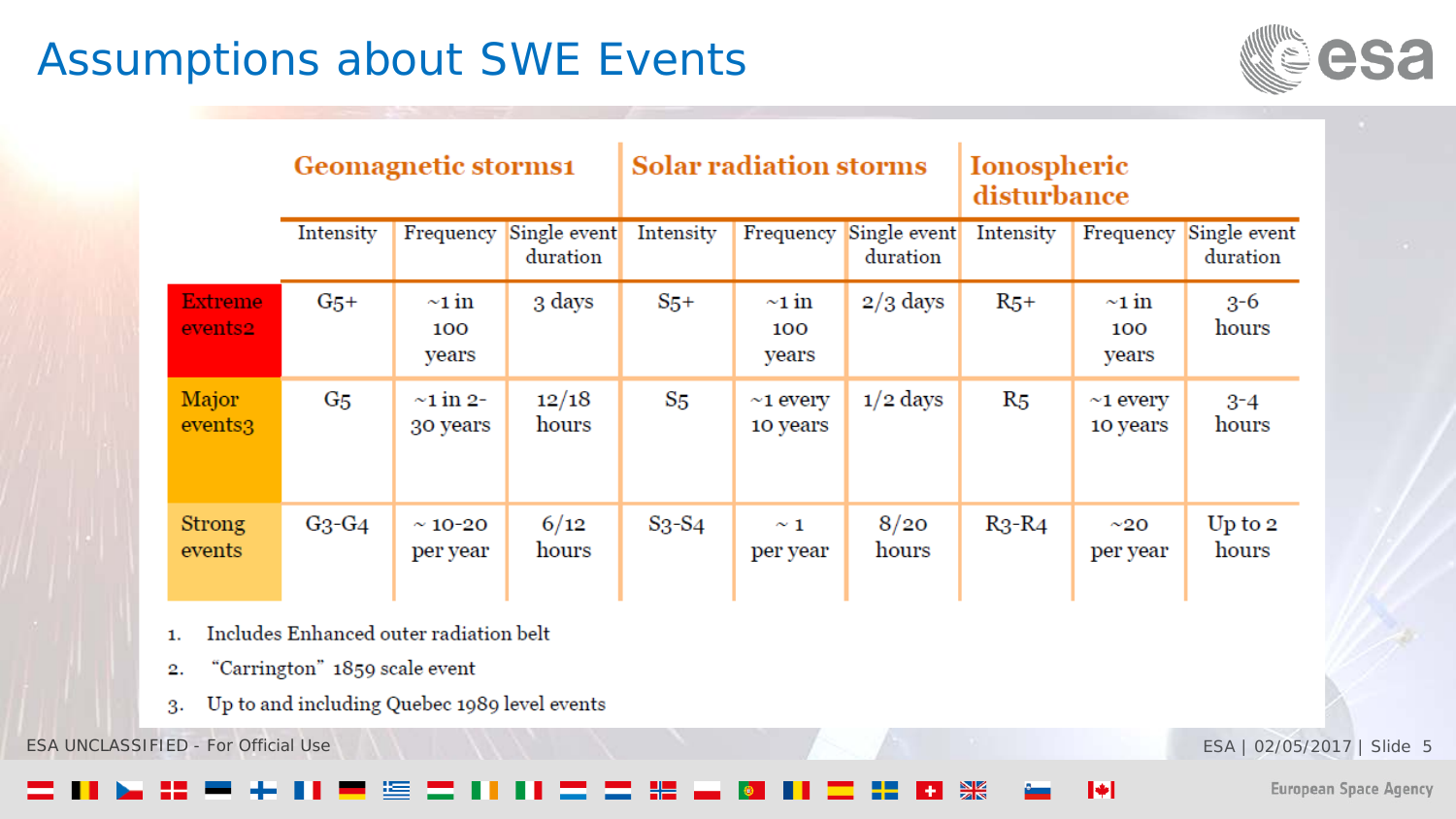### SWE Impact Pathways





#### $\frac{N}{2}$

**European Space Agency** 

 $\blacktriangleright$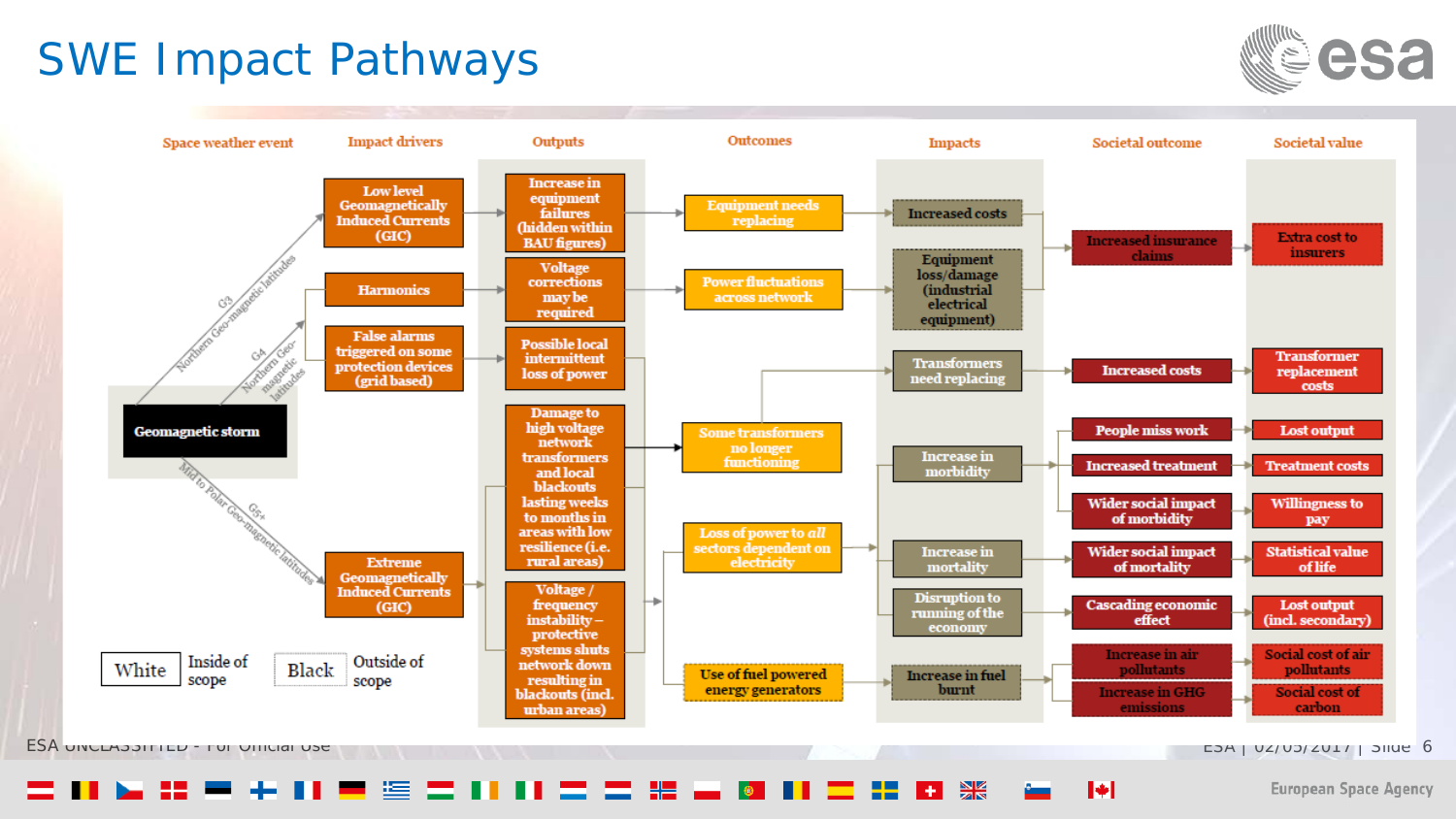## *Results of the CBA for the SWE segment*



|                                                                                                                                                                                                                                                                            | Do nothing     | Do ESA scenario                   | Value added of      |  |
|----------------------------------------------------------------------------------------------------------------------------------------------------------------------------------------------------------------------------------------------------------------------------|----------------|-----------------------------------|---------------------|--|
| <b>Cost/Benefit</b><br><b>User domain benefits</b><br><b>Satellite operations</b><br><b>Launch operations</b><br><b>Resource exploitation</b><br>Power grids operations<br><b>Aviation</b><br><b>Investment benefits</b><br><b>GDP</b> impact<br><b>Total Benefits (b)</b> | scenario       |                                   | <b>ESA</b> services |  |
|                                                                                                                                                                                                                                                                            |                |                                   |                     |  |
|                                                                                                                                                                                                                                                                            | $-$ €293 M     | $-$ €267 M                        | €26 M               |  |
|                                                                                                                                                                                                                                                                            | $-60.3$ M      | $ \epsilon$ 0. $\vert$ M          | €0.2 M              |  |
|                                                                                                                                                                                                                                                                            | $-$ €327 M     | $-$ €135 M                        | €192 $M$            |  |
|                                                                                                                                                                                                                                                                            | $-€5,771$ M    | $-€4,546 M$                       | €1,225 M            |  |
|                                                                                                                                                                                                                                                                            | $-63,312M$     | $-€3,066 M$                       | €246 M              |  |
| Logistic/Road transport                                                                                                                                                                                                                                                    | $-63,432M$     | $-62,888$ M                       | €544 M              |  |
|                                                                                                                                                                                                                                                                            |                |                                   |                     |  |
|                                                                                                                                                                                                                                                                            | <b>None</b>    | €952 M                            | €952 M              |  |
|                                                                                                                                                                                                                                                                            | $-$ €13,135 M  | $-69,950$ M                       | €3,185 M            |  |
| <b>Programme Costs (c)</b>                                                                                                                                                                                                                                                 | <b>None</b>    | $ E529$ M                         | $-6529M$            |  |
| <b>Total Net Benefits</b>                                                                                                                                                                                                                                                  | $- E13, 135 M$ | $- E10,479 M$                     | € 2,656 M           |  |
| ESA UNCLASSIFIED - For Official Use                                                                                                                                                                                                                                        |                | <b>Benefit / Cost ratio (b/c)</b> |                     |  |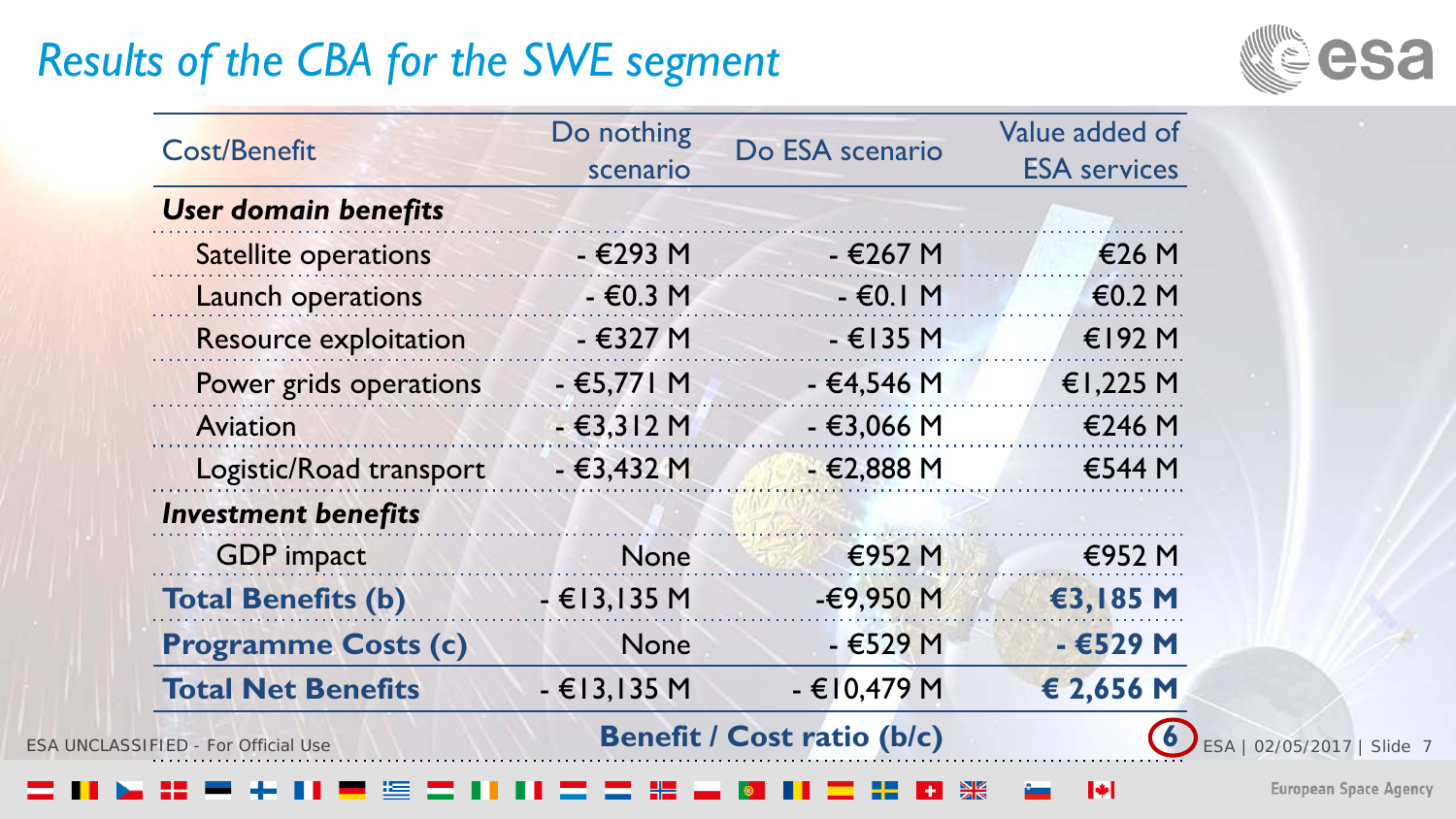### *Example of benefits: Aviation*



| Impact                                              | 'Do nothing<br>scenario' | <b>Do ESA</b><br>scenario' | <b>Benefits of ESA services</b><br>for Aviation |
|-----------------------------------------------------|--------------------------|----------------------------|-------------------------------------------------|
| <b>Increased financial</b><br>cost (delayed flight) | $-€973 M$                | - €804 M                   | $€169$ M                                        |
| Value of time<br>(delayed flight)                   | - €396 M                 | $ E319M$                   | €77 M                                           |
| <b>Total Net Benefits</b>                           | $-€3,312 M$              | $-€3,066 M$                | €246 M                                          |

- **The benefit for aviation from the ESA SWE services derives from** an increased certainty regarding on-going space weather phenomena.
- This increased certainty enables airline operators to *reduce the delay time for grounded aircraft by 1/3, from an average of 3 hours to 2 hours.*

ESA UNCLASSIFIED - For Official Use ESA | 02/05/2017 | Slide 8

#### IФ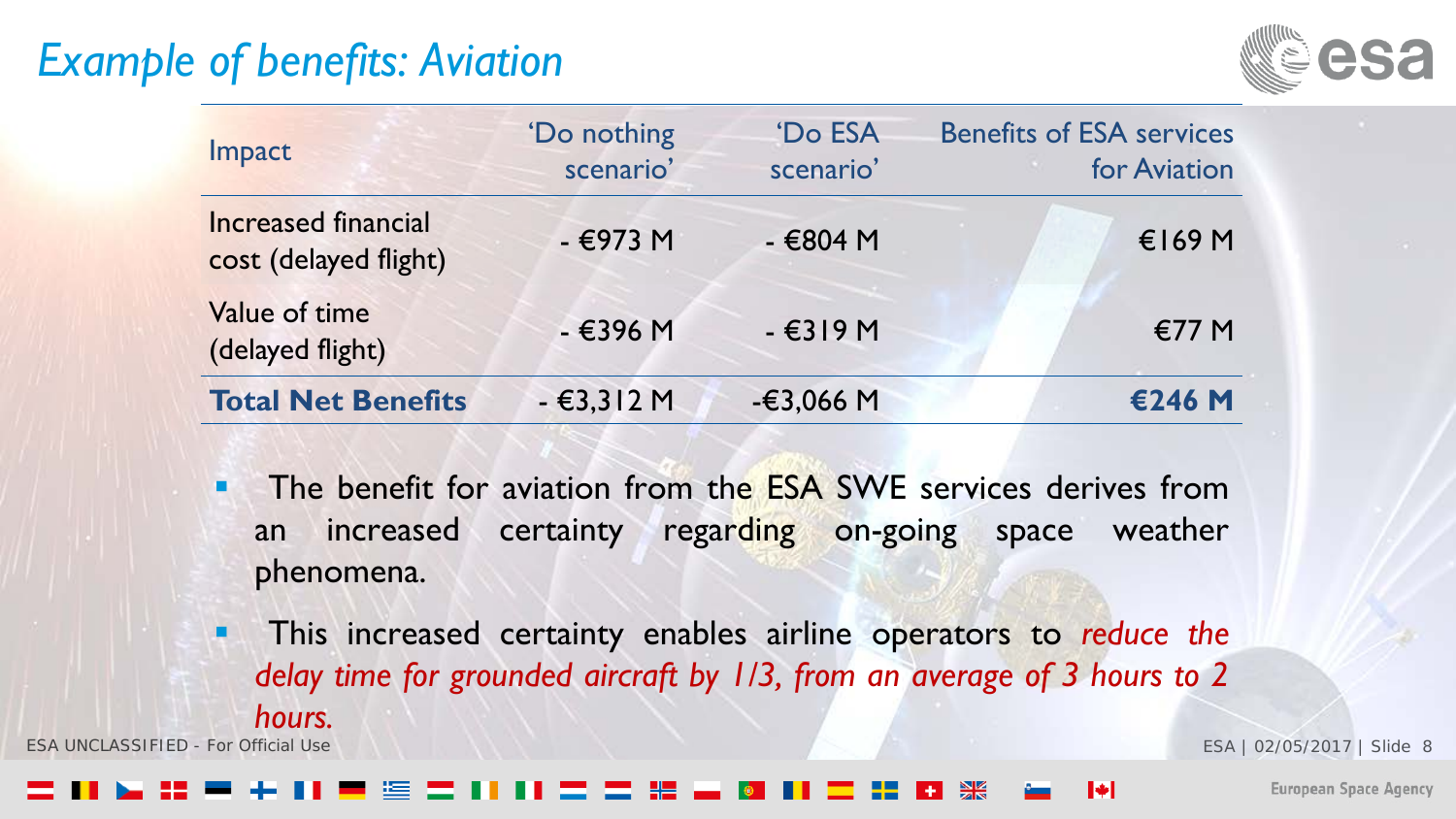## *Qualitative benefits from SSA SWE development*



| <b>Macro</b><br>categories | Qualitative benefits                                                                                                                                                                                                                                                                                                                                                                                         |  |  |  |  |
|----------------------------|--------------------------------------------------------------------------------------------------------------------------------------------------------------------------------------------------------------------------------------------------------------------------------------------------------------------------------------------------------------------------------------------------------------|--|--|--|--|
| <b>Strategic</b>           | Increase in autonomy with independent SWE data<br>$\bullet$<br>Equal partner in data exchange agreements internationally<br>$\bullet$<br>Coordinate design and development of an operational SWE system<br>$\bullet$<br>Push for advances in solar science and Sun-Earth interaction understanding<br>$\bullet$<br>Development of end-to-end modelling capability<br>$\bullet$                               |  |  |  |  |
| Economic                   | Positive impact on European economy<br>$\bullet$<br>Enabling of downstream third-party business opportunities<br>$\bullet$                                                                                                                                                                                                                                                                                   |  |  |  |  |
| Societal                   | Improved safety of the European infrastructure and services (space<br>$\bullet$<br>systems, human space flight, aviation, transport, power systems)<br>Improved safety of human life (navigation, radiation environment,)<br>$\bullet$<br>Reduction of morbidity and mortality due to prolonged electrical blackouts<br>$\bullet$<br>Reduced loss of time in road and rail transport, aviation,<br>$\bullet$ |  |  |  |  |
| Environmental              | Reduced risk and faster recover from spill-over from underwater oil wells<br>$\bullet$<br>Reduced green house gas emissions from alternate flight routes and levels<br>$\bullet$                                                                                                                                                                                                                             |  |  |  |  |

 $\blacktriangleright$  $\frac{N}{N}$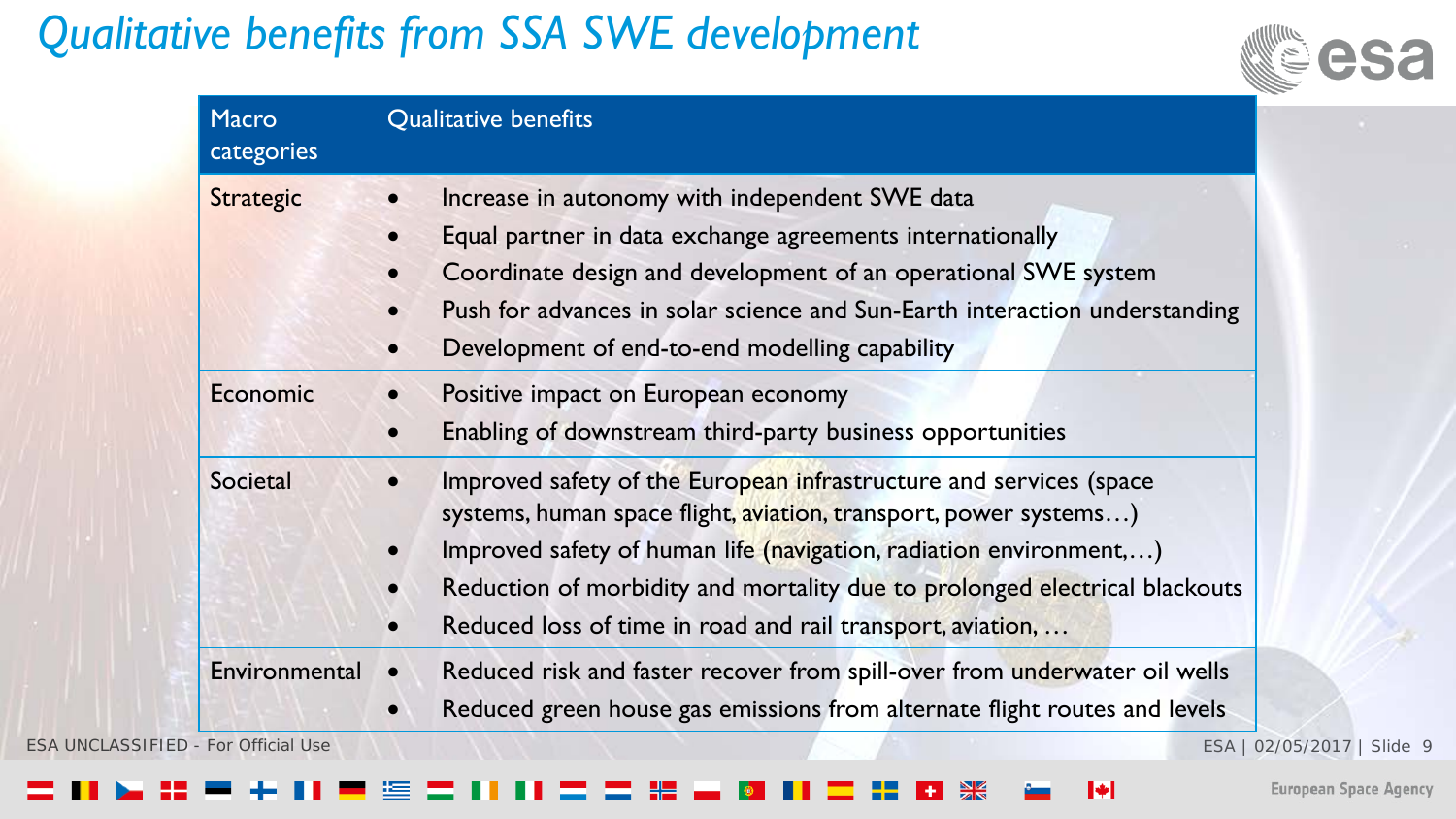### *Extreme SWE event impact estimates*



| Domain                                              | 2016 (year 1)   | 2024 (year 9)  | 2032 (year 17) |                             |
|-----------------------------------------------------|-----------------|----------------|----------------|-----------------------------|
| Spacecraft design and<br>operations                 | $-6912.9M$      | $-E1,123.2M$   | $-€1,389.4 M$  |                             |
| Launch operations                                   | $- €0.008 M$    | - €0.037 M     | $-€0.051 M$    |                             |
| Aviation                                            | $-€6,635.6 M$   | $-E11,139.8 M$ | $-€18,701.5 M$ |                             |
| <b>Resource exploitation</b>                        | $- E197.5 M$    | - €234.9 M     | $-€279.5 M$    |                             |
| Power system operators                              | $-€5,630.5 M$   | $-66,364$ M    | - €7,195.2 M   |                             |
| Road & Transportation                               | - €1,595.4 M    | $-E1,783 M$    | $-€1,992.8 M$  |                             |
| <b>TOTAL</b>                                        | $-$ €14,971.9 M | $-€20,644.9 M$ | $-€29,558.4 M$ |                             |
| <b>Estimated savings with</b><br><b>ESA SSA SWE</b> | 2,500 M         | 3,500 M        | 5,000 M        |                             |
| <b>ESA UNCLASSIFIED - For Official Use</b>          |                 |                |                | ESA   02/05/2017   Slide 10 |

 $\frac{N}{2}$ ÷۱

 $\blacktriangleright$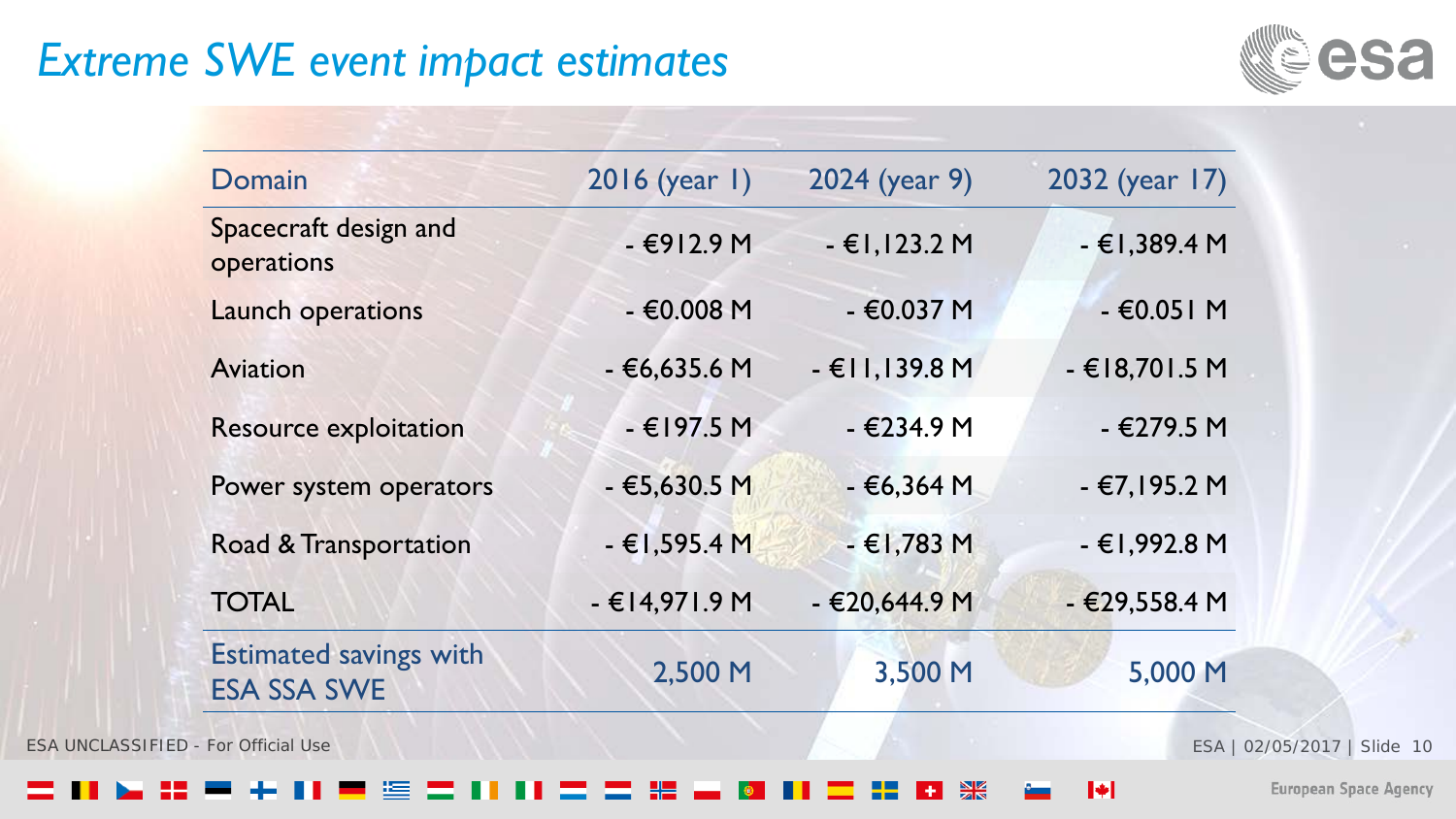#### Lessons Learned



- **CBA study is more challenging than it may appear**
- Understanding the domains of impact is usually incomplete => many assumptions are necessary
- Collecting information from stakeholders is harder than expected
- Many stakeholders may not yet know how to utilise SWE data
- Statistics for SWE specific impacts are limited
	- ▶ Moderate event impacts are not well recorded
	- $\triangleright$  Strong and extreme events are rare
- Quantification of non-financial benefits is difficult
- Estimating benefits from individual SWE investments is very difficult
- => CBA requires several iterations + international collaboration

ESA UNCLASSIFIED - For Official Use **ESA | 02/05/2017 | Slide 11**